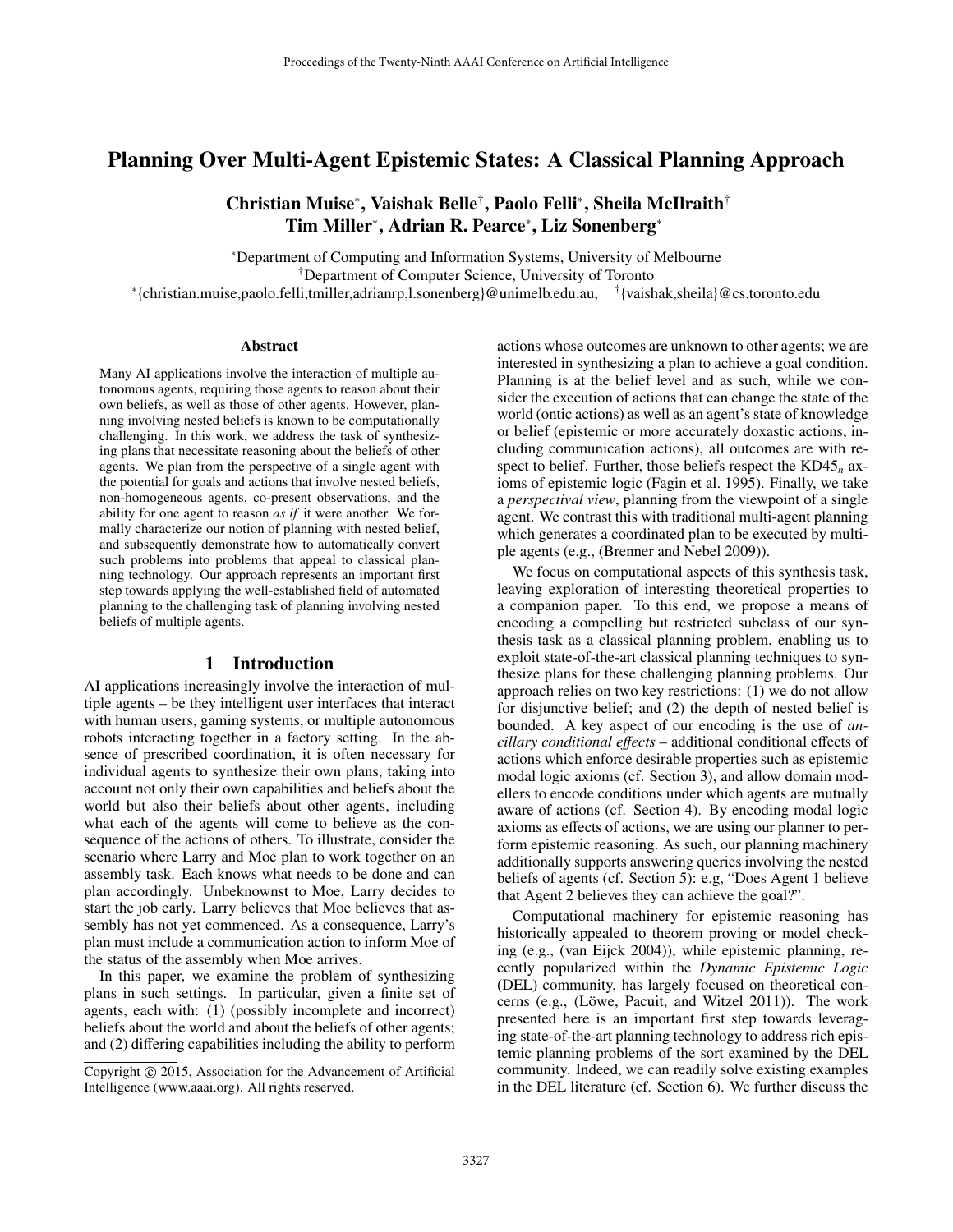relationship of our work to other work in epistemic reasoning and planning at the end of this paper.

Example 1 (Grapevine). We will use a common example to explain the concepts introduced throughout the paper. Consider a scenario where a group of agents each have their own secret to (possibly) share with one another. Each agent can move freely between a pair of rooms, and broadcast any secret they currently believe to everyone in the room. Initially they only believe their own unique secret. Goals we might pose include the universal spread of information (everyone believes every secret), misconception (an agent holds a false belief about someone else's belief), etc. We will use  $1, 2, \cdots$ to represent the agents, and  $s_1, s_2, \cdots$  to represent their secrets, respectively.

## 2 Specification

The general aim of this work is to address problems similar to DEL planning (Bolander and Andersen 2011) using the computational machinery of automated planning. We use DEL to formally specify our planning system. Our presentation below is terse, and we refer interested readers to van Ditmarsch, van der Hoek, and Kooi (2007) for a more comprehensive overview.

Let  $P$ ,  $A$ , and  $Ag$  respectively be finite sets of propositions, actions, and agents. The set of well-formed formulae,  $\mathcal{L}$ , for DEL is obtained from the following grammar:

$$
\phi ::= p | \phi \land \phi' | B_i \phi | [\alpha] \phi | \neg \phi
$$
  
=  $\mathcal{D}$   $\alpha \in \mathcal{D}$  and  $i \in \mathcal{A} \circ \mathcal{D} \circ \mathcal{A}$ 

in which  $p \in \mathcal{P}$ ,  $\alpha \in \mathcal{A}$ , and  $i \in Ag$ .  $B_i\phi$  should be interpreted as "agent *i* believes  $\phi$ ." The semantics is given terpreted as "agent *i* believes  $\phi$ ." The semantics is given using *Kripke structures* (Fagin et al. 1995). Given a world *w*, standing for some state of affairs, such a structure determines (by means of an *accessibility relation*) the worlds that an agent considers possible when at *w*. (That is, the agent is unsure which world it is truly in). A *model M* is the set of all worlds, an accessibility relation between these worlds for each agent *i*, and a function specifying which propositions are true in each world. Informally, the meaning of formulas wrt a pair (*M*,*w*) is as follows: *<sup>p</sup>* holds if it is true in *<sup>w</sup>*,  $\phi \land \psi$  holds if both  $\phi$  and  $\psi$  hold,  $\neg \phi$  holds if  $\phi$  does not hold at  $(M, w)$ ,  $B_i \phi$  if  $\phi$  holds in all worlds agent *i* considers possible at *w*, and  $\lceil \alpha \rceil \phi$  holds if  $\phi$  holds after *applying* action  $\alpha$  to  $(M, w)$ . The semantics is defined formally in terms of  $\models$ , where  $M, w \models \phi$  means that  $\phi$  holds in world *w* for model *M*.

As discussed by Fagin et al. (1995), constraints on Kripke structures lead to particular properties of belief. If the Kripke structure is *serial*, *transitive*, and *Euclidean* we obtain (arguably) the most common properties of belief:

|       | $B_i\phi \wedge B_i(\phi \supset \psi) \supset B_i\psi$ | (Distribution)                                           |
|-------|---------------------------------------------------------|----------------------------------------------------------|
|       | $B_i\phi \supset \neg B_i \neg \phi$                    | (Consistency)                                            |
|       | $B_i \phi \supset B_i B_i \phi$                         | (Positive introspection)                                 |
| $5 -$ | $\neg B_i \phi \supset B_i \neg B_i \phi$               | (Negative introspection)                                 |
|       |                                                         | These axioms collectively form the system referred to as |

 $KD45<sub>n</sub>$ , where *n* specifies that there are multiple agents in the environment. From the axioms, additional theorems can be derived. For example, in this work, we use the following theorems for reducing neighbouring belief modalities involving the same agent into a single belief modality:

$$
B_i B_j \phi \equiv B_i \phi \qquad B_i \neg B_i \phi \equiv \neg B_i \phi
$$
  
\n
$$
\neg B_i \neg B_i \phi \equiv B_i \phi \qquad \qquad \neg B_i B_i \phi \equiv \neg B_i \phi
$$

We can now define a planning problem as follows:

#### Definition 1. Multi-Agent Epistemic Planning Problem

A *multi-agent epistemic planning* (MEP) problem D is a tuple of the form  $\langle P, A, Ag, I, G \rangle$ , where P, A, and Ag are as above, I is the *initial theory*, and G is the *goal condition.* Each  $a \in \mathcal{A}$  is assumed to be of the form  $\langle \pi, \{(\gamma_1, l_1), \ldots, (\gamma_k, l_k)\}\rangle$ , where  $\pi$  is called the *precondition* of *a*,  $\gamma_i$  is called the *condition* of a *conditional effect*, and *l* is called the *effect* of a conditional effect. Finally we as*li* is called the *e*ff*ect* of a conditional effect. Finally, we assume  $G, I, \pi, \gamma_i$ , and  $l_i$  are all well-formed formulae over  $\mathcal{L}$ , excluding the  $[\alpha]$  modality excluding the  $[\alpha]$  modality.

Following Reiter (2001) and van Ditmarsch, van der Hoek, and Kooi (2007), the above action formalization can be expressed as standard *precondition* and *successor state axioms*, which would then define the meaning of  $\lbrack \alpha \rbrack \phi$  in DEL. By extension, we say that given a domain  $\mathcal{D}$  =  $\langle P, A, Ag, I, G \rangle$ , the sequence of actions  $a_1, \ldots, a_k$  *achieves* G iff for any  $(M, w)$  such that  $M, w \models I$ , we have  $M, w \models$  $[a_1] \dots [a_k]$ G. Thus, the *plan synthesis task* is one of finding a sequence of actions  $\vec{a}$  that achieves the goal condition  $\mathcal{G}$ .

Not surprisingly, reasoning (and planning) in these logical frameworks is computationally challenging (Fagin et al. 1995; Aucher and Bolander 2013). In this work, we limit our attention to a planning framework described using a fragment of epistemic logic. First, we consider reasoning from the perspective of a single *root agent*; this is a perspectival view of the world. Second, we do not allow disjunctive formulae as a belief. Following Lakemeyer and Lespérance (2012), we define a *restricted modal literal* (RML) as one obtained from the following grammar:

$$
\phi ::= p \mid B_i \phi \mid \neg \phi
$$

where  $p \in \mathcal{P}$  and  $i \in Ag$ . The depth of an RML is defined as:  $depth(p) = 0$  for  $p \in \mathcal{P}$ ,  $depth(\neg \phi) = depth(\phi)$  and  $depth(B_i \phi) = 1 + depth(\phi)$ . We will view a conjunction of RMLs equivalently as a set, and denote the set of all RMLs with bounded depth *d* for a group of agents *Ag* as  $\mathcal{L}_{RML}^{A g,d}$ .

We define a *restricted perspectival* multi-agent epistemic planning problem (RP-MEP problem) for depth bound *d* and the root agent  $\star \in Ag$  as a MEP problem with the additional restrictions that: (1) every RML is from the perspective of the root agent  $-$  i.e., it is from the following set:

$$
\{B_{\star}\phi \mid \phi \in \mathcal{L}_{RML}^{Ag,d}\} \cup \{\neg B_{\star}\phi \mid \phi \in \mathcal{L}_{RML}^{Ag,d}\},\
$$

and (2) there is no disjunctive belief: the initial theory, goal specification, and every precondition are sets of positive RMLs (i.e., no negated belief), every effect is a single RML, and every effect condition is a set of RMLs.

We focus on the class of RP-MEP problems with an aim to extend our work to the more general class in the future. We address the planning problem from the view of an acting agent, where the designated root agent  $\star$  is the one for which we plan. Intuitively, this means that conditional effects are formulated in the context of the root agent; e.g., we would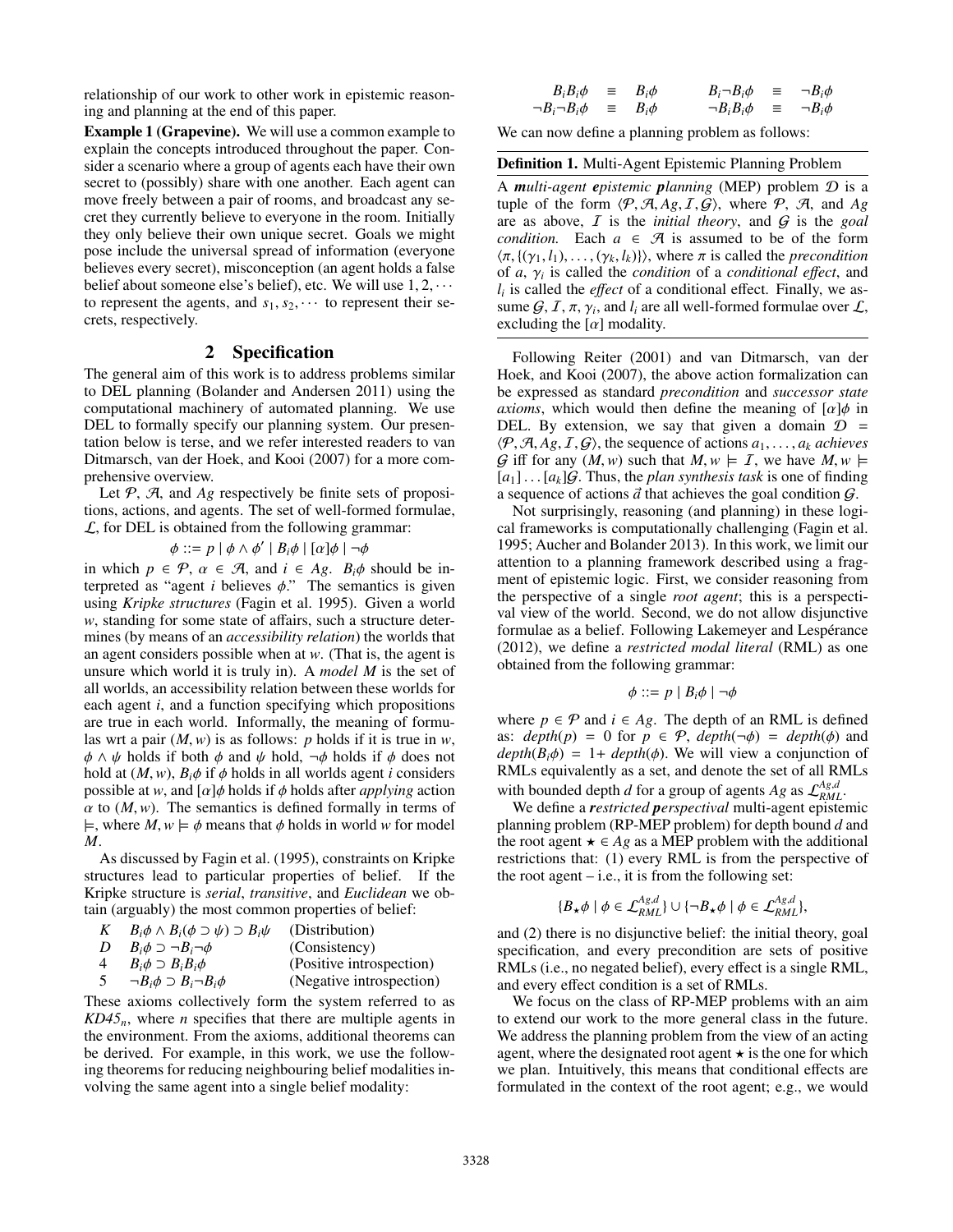have a conditional effect of the form  $({B_{\star}\gamma}, {B_{\star}l})$  for action *a* in a RP-MEP problem to capture the fact that the root agent will believe *<sup>l</sup>* if it believed γ before *<sup>a</sup>* occurred.

This admits a rich class of planning problems; e.g., it is reasonable to assume that the root agent's view of the world differs from what a particular agent *i* believes, and so another conditional effect of *a* might be  $({B_{\star}\gamma}, {B_{\star}B_{i}}$  –*l*) – even though the root agent believes doing *<sup>a</sup>* would make *<sup>l</sup>* true if γ holds, the root agent believes that *i* will believe  $\neg$ *l* if  $\gamma$  holds. In particular, this is easily shown to generalize a standard assumption in the literature (Liu and Wen 2011) that all agents hold the same view of what changes after actions occur.

In the next section, we show how restricted perspectival multi-agent epistemic planning problems can be represented as a classical planning problem, where the key insight is to encode reasoning features (such as deduction in KD45*n*) as *ramifications* realized using ordinary planning operators.

# 3 A Classical Encoding

In this section, we present our model for planning with nested belief in a classical planning setting. We assume that the state of the world represents the mental model of a particular agent, perhaps an omniscient agent, that perceives an environment that includes all other agents. As a result, all reasoning is from the perspective of this single agent. The fluents that are true in a state correspond to the RMLs that the agent believes, while the fluents that are false correspond to the RMLs that the agent does not believe. Action execution, then, is predicated on the agent *believing* that the preconditions are satisfied. Similarly, the mental model of the agent is updated according to the effects of an action. Note that we do not need to enforce a separation of ontic and epistemic effects – the same action can update belief about propositions as well as RMLs. This is due to the interpretation that the state of the world represents the mental model of a given agent: every effect is epistemic in this sense.

The remainder of the section will proceed as follows:

- 1. We present the framework for our encoding of an RP-MEP problem into classical planning.
- 2. We specify how the state of the world is updated to maintain the deductive closure of the agent's belief.
- 3. We describe how to address the situation when an agent is uncertain if a conditional effect fires (e.g. due to lack of knowledge), and how the agent removes the corresponding beliefs from its knowledge base.

Items 2 and 3, in particular, enable the introspection capabilities and the change in beliefs after actions in standard epistemic frameworks (Aucher and Bolander 2013).

# 3.1 Encoding RP-MEP

We begin by providing a quick background on the classical planning formalism we use. A classical planning problem consists of a tuple  $\langle F, I, G, O \rangle$ , where *F* is a set of fluent atoms, *I* is a complete setting of the fluents describing the initial state, *G* is a set of fluents describing the goal condition, and *O* is a set of operators. A *state s* is a subset of the fluents *F* with the interpretation that atoms not in *s* are false.

Every operator  $o \in O$  is a tuple  $\langle Pre_o, eff_o^+, eff_o^-\rangle$ , and we say that  $o$  is applicable in s iff  $Pre_s \subseteq s$ . The set  $eff^+(resp, eff^-)$ that *o* is applicable in *s* iff  $Pre_o \subseteq s$ . The set  $eff_o^+(resp. eff_o^-)$ contains conditional effects describing the fluent atoms that should be added (resp. removed) from the state when applying the operator. Finally, every conditional effect in  $e^{i\theta}$ or *eff*<sub>o</sub> is of the form  $(C \rightarrow l)$  where C is the condition for the effect and *l* is a fluent that is the result of the effect. The condition C consists of a tuple  $\langle C^+, C^- \rangle$  where  $C^+$  is the set<br>of fluents that must hold and  $C^-$  the set of fluents that must of fluents that must hold and  $C^-$  the set of fluents that must not hold. A conditional effect  $\langle (C^+, C^-) \rangle \rightarrow l$  *fires* in state *s*<br>iff  $C^+ \subseteq s$  and  $C^- \cap s = \emptyset$ . Assuming *o* is applicable in *s* iff  $C^+$  ⊆ *s* and  $C^-$  ∩ *s* =  $\emptyset$ . Assuming *o* is applicable in *s*, and  $eff_o^+(s)$  (resp.  $eff_o^-(s)$ ) are the positive (resp. negative) conditional effects that fire in state *s*, the state of the world  $s'$  after applying  $o$  is defined as follows:

$$
s' = s \setminus \{l \mid (C \to l) \in e f f_o^-(s) \}
$$

$$
\cup \{l \mid (C \to l) \in e f f_o^+(s) \}
$$

Our account of classical planning mirrors the standard representation (see, for example, (Ghallab, Nau, and Traverso 2004)), with the exception that we make explicit the fluent atoms that are added, deleted, required to be in, or required to be absent from the state of the world. This simplifies the exposition when we encode nested beliefs as a classical planning problem. Intuitively, every RML in  $\mathcal{L}_{RML}^{Ag,d}$ will correspond to a single fluent in  $F$  (e.g., both  $B_1 p$  and  $\neg B_1 p$  will become fluents), and the operators will describe how the mental model of our root agent should be updated. Formally, we define the classical encoding of a RP-MEP problem as follows:

Definition 2. Classical Encoding of RP-MEP

Let  $B_i$  and  $N_i$  be functions that map *i*'s positive (resp. negative) belief from a set of RMLs *KB* to the respective fluents:

$$
\mathcal{B}_i(KB) = \{l_{\phi} \mid B_i \phi \in KB\}
$$
  

$$
\mathcal{N}_i(KB) = \{l_{\phi} \mid \neg B_i \phi \in KB\}
$$

Given a RP-MEP problem,  $\langle P, A, Ag, I, G \rangle$  and a bound *d* on the depth of nested belief we wish to consider, we define the classical encoding as the tuple  $\langle F, I, G, O \rangle$  such that:

$$
F \stackrel{\text{def}}{=} \{ l_{\phi} \mid \phi \in \mathcal{L}_{RML}^{Ag,d} \} \qquad I \stackrel{\text{def}}{=} \mathcal{B}_{\star}(I) \qquad G \stackrel{\text{def}}{=} \mathcal{B}_{\star}(G)
$$

and for every action  $\langle \pi, \text{effects} \rangle$  in A, we have a corresponding operator  $\langle Pre_o, eff_o^+, eff_o^- \rangle$  in *O* such that:

$$
Pre_o \stackrel{\text{def}}{=} \mathcal{B}_{\star}(\pi)
$$
  
\n
$$
eff_o^+ \stackrel{\text{def}}{=} \{ (\langle \mathcal{B}_{\star}(\gamma_i), N_{\star}(\gamma_i) \rangle \to l_{\phi}) \mid (\gamma_i, B_{\star} \phi) \in effects \}
$$
  
\n
$$
eff_o^- \stackrel{\text{def}}{=} \{ (\langle \mathcal{B}_{\star}(\gamma_i), N_{\star}(\gamma_i) \rangle \to l_{\phi}) \mid (\gamma_i, \neg B_{\star} \phi) \in effects \}
$$

## 3.2 Maintaining the Deductive Closure

Because of the direct correspondence, we will use the RML notation and terminology for the fluent atoms in *F*. The encoding, thus far, is a straight-forward adaptation of the RP-MEP definition that hinges on two properties: (1) there is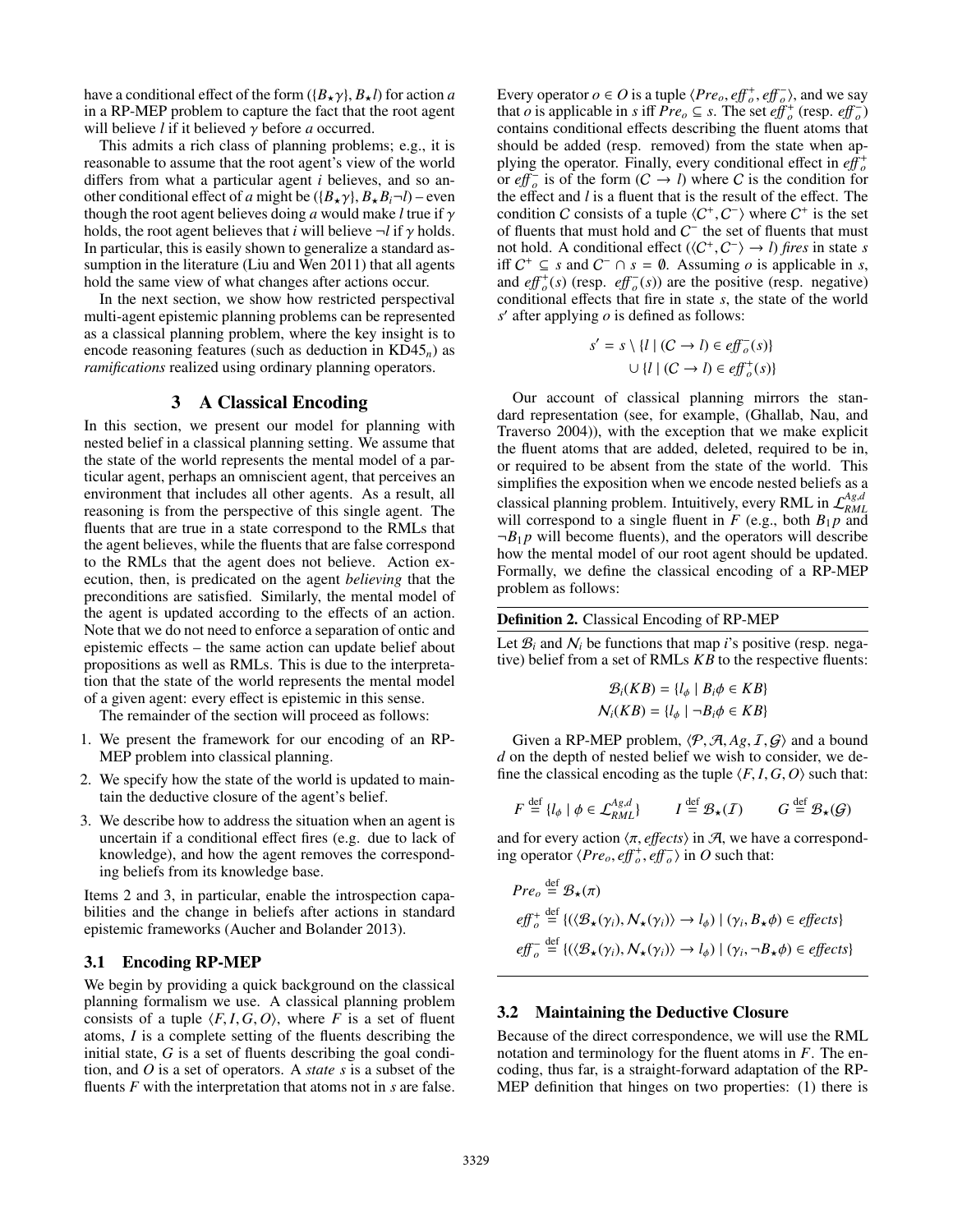a finite bound on the depth of nested belief; and (2) we restrict ourselves to representing RMLs and not arbitrary formulae. Crucially, however, we wish to maintain the assumption that the agents are internally consistent with respect to KD45*n*. To accomplish this, we define a closure procedure, *Cl*, that deduces a new set of RMLs from an existing one under KD45*n*:

#### Definition 3. RML Closure

Given an RML *l*, we define *Cl(l)* to be the set of KD45<sub>*n*</sub> logical consequences of *l* computed as follows:

- 1. Rewrite *l* into *negation normal form* (NNF) (Bienvenu 2009), which is the equivalent formula in which negation appears only in front of propositional variables. For this we introduce an operator *F* s.t.  $F_i \phi \equiv \neg B_i \neg \phi$ .
- 2. Repeatedly apply the *D* axiom  $(B_i \psi \supset F_i \psi)$  to the NNF, resulting in the set of all RMLs that follow logically from  $\phi$  using the *D* axiom. This can be done by simply replacing all combinations of occurrences of  $B_i$  with  $F_i$ ; e.g., for the RML  $B_iF_jB_kp$ , the resulting set would be  ${F_iF_jB_kp, B_iF_jF_kp, F_iF_jF_kp}.$
- 3. Invert the NNF by replacing all instances of  $F_i\psi$  with  $\neg B_i\neg \psi$  and eliminating double negation.

Note that to calculate the closure, we do not apply the positive (4) or negative (5) introspection actions of KD45*n*, due to the equivalences in KD45*<sup>n</sup>* mentioned in Section 2. Proving the completeness of our RML closure is beyond the scope of this paper, but the soundness follows directly from the *K* and *D* axioms of  $KD45<sub>n</sub>$ , and from the sound NNF re-writing rule (Bienvenu 2009).

Along with the requirement that an agent should never believe an RML and its negation, we have the following state constraints for the encoded planning problem:

$$
\phi \in s \implies \neg \phi \notin s
$$

$$
\phi \in s \implies \forall \psi \in Cl(\phi), \psi \in
$$

 $\phi \in s \Rightarrow \forall \psi \in Cl(\phi), \psi \in s$ <br>The enforcement of such state constraints can either be achieved procedurally within the planner, or representationally. We choose the latter, appealing to a solution to the well-known ramification problem (e.g., (Pinto 1999; Lin and Reiter 1994)), representing these state constraints as *ancillary conditional e*ff*ects* of actions that enforce the state constraints. The correctness of the resulting encoding is predicated on the assumption that the domain modeller provided a consistent problem formulation. The ancillary conditional effects for operator *o* are as follows:

$$
(C \to l) \in \mathit{eff}^+_o \Rightarrow (C \to \neg l) \in \mathit{eff}^-_o \tag{1}
$$

$$
(C \to l) \in eff_o^+ \Rightarrow \forall l' \in Cl(l), \ (C \to l') \in eff_o^+ \qquad (2)
$$
  
**Example 2.** Returning to our example, consider the effect

of agent 1 telling secret  $s_1$  to agent 2. Assuming there is no positive or negative condition for this effect to fire, the effect would be  $(\langle 0, 0 \rangle \to B_2 s_1) \in eff^+$ . Using (1) would create  $(\langle 0, 0 \rangle \to \neg B_2 s_1) \in eff^-$  and (2) would create  $(\langle 0, 0 \rangle \to \neg B_2 s_1)$  $(\langle \emptyset, \emptyset \rangle \rightarrow \neg B_2 s_1) \in eff^-$  and (2) would create  $(\langle \emptyset, \emptyset \rangle \rightarrow \neg B_2 s_1) \in eff^+$  Subsequently (1) would fire again creating  $\neg B_2 \neg s_1$ )  $\in$  *eff*<sup>+</sup>. Subsequently, (1) would fire again creating  $(\langle 0, 0 \rangle \rightarrow \tilde{B_2} \rightarrow s_1) \in eff^-$ . We can see already, with this simple example that effects may cascade to create new ones simple example, that effects may cascade to create new ones.

# 3.3 Uncertain Firing and Removing Beliefs

To complete the faithful transformation of a RP-MEP problem to a classical problem, we must also consider the axioms that hold when updating the state due to the occurrence of an action. In particular, the following two issues remain: (1) the frame problem is solved only partially when we use the procedure listed above for updating a state in the encoded domain, and (2) removing belief about an RML may invalidate the state from being closed under KD45*<sup>n</sup>* (e.g., removing  $\neg B_i \neg p$  while  $B_i p$  currently holds).

For the first issue, we appeal to a common technique in planning under uncertainty (e.g., (Petrick and Levesque 2002; Palacios and Geffner 2009)): when the conditions of a positive conditional effect are not believed to be false, the negation of the effect's result can no longer be believed. Intuitively, if an agent is unsure whether a conditional effect fires then it must consider the condition's effect possible, and thus no longer believe the negation of the effect. We create the following additional conditional effects for operator *o*:

$$
(\langle C^+, C^- \rangle \to l) \in eff_o^+ \Rightarrow
$$
  

$$
(\langle \emptyset, {\neg \phi \mid \phi \in C^+} \rangle \cup C^- \rangle \to \neg l) \in eff_o^-
$$
 (3)

The second issue is to ensure the state remains closed under KD45*n*. If we remove an RML *l*, we should also remove any RML that could be used to deduce *l*. To compute the set of such RMLs, we use the contrapositive:  $\neg l'$  will deduce *l* if and only if  $\neg l$  deduces *l'* (i.e.,  $\hat{l}' \in Cl(\neg l)$ ). We thus have the following additional conditional effects for operator *o*:

$$
(C \to l) \in \text{eff}^-_o \Rightarrow \forall l' \in \text{Cl}(\neg l), \ (C \to \neg l') \in \text{eff}^-_o \tag{4}
$$

Example 3. Consider a conditional effect for the action of agent 1 sharing their secret that stipulates if we, the root agent, think agent 1 is trustworthy (denoted as  $t_1$ ), then we would believe agent 1's secret:  $(\langle \{t_1\}, \emptyset \rangle \rightarrow s_1) \in$ eff<sup>+</sup>. Using (3), we would derive the new negative effect  $((0, \{\neg t_1\}) \rightarrow \neg s_1) \in eff^-$ . Intuitively, if we are un-<br>sure about agent 1's trustworthiness then we are unsure sure about agent 1's trustworthiness, then we are unsure about their secret being false. On the other hand, consider the effect of an action informing us that we should no longer believe that agent 1 does not believe agent 2's secret:  $(\langle 0, 0 \rangle \rightarrow \neg B_1 s_2) \in eff^-$ . Using (4), we would have the additional effect  $(\langle 0, 0 \rangle \rightarrow B_1 s_2) \in eff^-$  If  $B_1 \rightarrow s_2$  remained ditional effect  $((0, 0) \rightarrow B_1 - s_2) \in eff^-$ . If  $B_1 - s_2$  remained<br>in our knowledge base, then so should  $\neg B_1 s_2$  assuming that in our knowledge base, then so should  $\neg B_1 s_2$  assuming that our knowledge base is deductively closed.

With these extra conditional effects, we have a faithful encoding of the original RP-MEP problem.

Theorem 1. Our encoding is sound and complete with respect to RP-MEP. That is, a plan  $\vec{\sigma}$  will be found for a goal *G* from initial state *I* using our encoding if and only if  $M, w \models I$  implies  $M, w \models [\vec{a}]\mathcal{G}$  for any  $(M, w)$ , where M satisfies  $KD45<sub>n</sub>$  and  $\vec{a}$  is the action sequence corresponding to  $\vec{o}$ .

Space precludes a formal proof, but this result follows from (1) the correctness of the newly added conditional effects, (2) the soundness and completeness of the *Cl* procedure, and (3) the use of a solution to the ramification problem to compile the properties into conditional effects.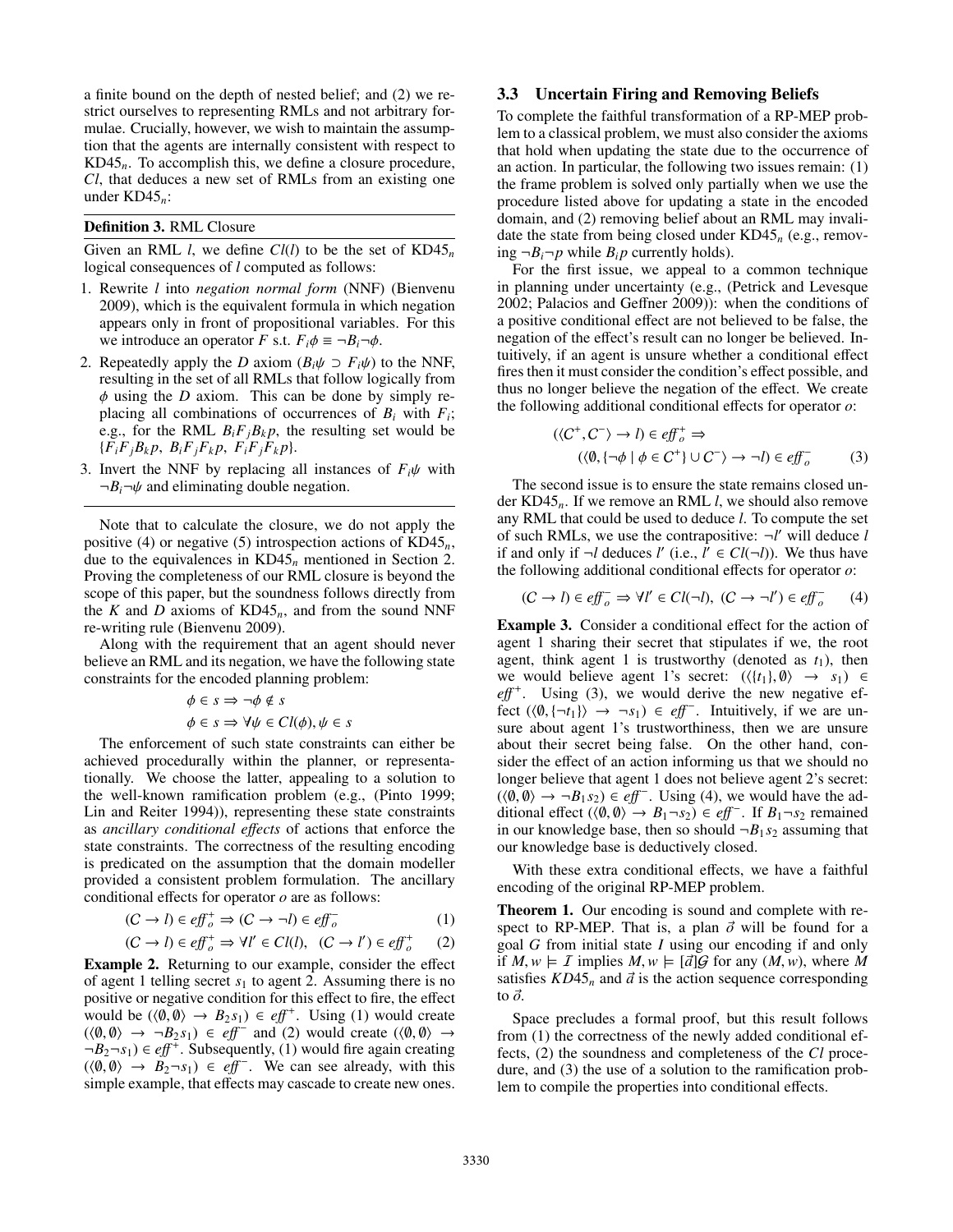# 4 Conditioned Mutual Awareness

Our specification of a RP-MEP problem and the subsequent encoding into classical planning allow us to specify a rich set of actions. Unlike traditional approaches that compile purely ontic action theories into ones that deal with belief (e.g., the work on conformant planning by Palacios and Geffner (2009)), we allow for arbitrary conditional effects that include nested belief both as conditions and as effects.

While expressive, manually encoding effects with nested belief can be involved due to the cascading of ancillary conditional effects. Here, we extend the scope of ancillary conditional effects to safely capture a common phenomenon in planning with nested belief: that of agents being mutually aware of the effects of actions.

Example 4. In our running example, if an agent enters a room, then we realize this as an effect: e.g.,  $(\langle \emptyset, \emptyset \rangle \rightarrow$  $at$ <sub>-1</sub> $loc$ 1)  $\in$  *eff*<sup>+</sup>. In many applications, other agents may also be aware of this: e.g.,  $(\langle \emptyset, \emptyset \rangle \rightarrow B_2at_1 \text{loc} 1) \in$ eff<sup>+</sup>. Perhaps we wish to predicate this effect on the second agent believing that it is also in this room: e.g.,  $(\langle B_2at.2 \cdot \text{loc1} \rangle, \emptyset) \rightarrow B_2at.1 \cdot \text{loc1}) \in \text{eff}^+$ . It is this kind of behaviour of conditioned mutual awareness that we would behaviour of conditioned mutual awareness that we would like to capture in a controlled but automated manner.

By appealing to ancillary conditional effects, we will create new effects from existing ones. We have already demonstrated the ancillary conditional effects required for a faithful encoding to adhere to the axioms and state constraints we expect from our agent. We extend this idea here to capture the appealing property of *conditioned mutual awareness*. For simplicity, we describe conditioned mutual awareness in terms of the encoded problem, but assume the conditions for mutual awareness are optionally provided with a RP-MEP problem.

Definition 4. Condition for Awareness

We define  $\mu_i^o \in F$  to be the condition for agent *i* to be aware<br>of the effects of operator *o*. If need be  $\mu_i^o$  may be a unique of the effects of operator *o*. If need be,  $\mu_i^o$  may be a unique fluent that is either always believed or never believed fluent that is either always believed or never believed.

Intuitively, we want to assume that agent *i* is aware of every conditional effect of *o* only when agent *i* believes  $\mu_i^o$ .<br>For a given set of fluents *T* we define the shorthan

For a given set of fluents  $T$ , we define the shorthand  $B_i T = {B_i l | l \in T}$  and  $\neg B_i T = {\neg B_i l | l \in T}$  and model conditioned mutual awareness through the following two encoding rules for every agent  $i \in Ag$  to derive new conditional effects:

$$
(\langle C^+, C^- \rangle \to l) \in eff_o^+ \Rightarrow
$$
  

$$
(\langle B_i C^+ \cup \neg B_i C^- \cup \{B_i \mu_i^o\}, \emptyset \rangle \to B_i l) \in eff_o^+
$$
 (5)

$$
(\langle C^+, C^- \rangle \to l) \in eff_o^- \Rightarrow
$$
  

$$
(\langle B_i C^+ \cup \neg B_i C^- \cup \{B_i \mu_i^o \}, \emptyset \rangle \to \neg B_i l) \in eff_o^+
$$
 (6)

Note that each form of ancillary conditional effect adds a new positive conditional effect. In the positive case, we believe that the agent *i* has a new belief *B<sup>i</sup> l* if we believe that agent *i* had the prerequisite belief for the effect to fire. In the negative case, we would believe that the agent no longer holds the belief, but because we take a perspectival view, it

is encoded as a positive conditional effect  $-$  i.e., we would believe  $\neg B_i l$ . For instance, the ancillary conditional effect from our working example says that we should no longer believe the negation of agent 1's secret if we do not believe agent 1 is untrustworthy (see Example 3), would create the following ancillary conditional effect:

$$
(\langle \emptyset, \{\neg t_1\} \rangle \rightarrow \neg s_1) \in eff^- \Rightarrow
$$
  

$$
(\langle \{\neg B_2 \neg t_1\}, \emptyset \rangle \rightarrow \neg B_2 \neg s_1) \in eff^+.
$$

We restrict the application of the above rules by applying them only if the following two conditions are met: (1) every RML in the newly created effect has a nested depth smaller than our bound  $d$ ; and (2) if we are applying the above rule for agent *i* to a conditional effect  $(C \rightarrow i) \in eff_{o}^{-}$ , then  $l \notin \{B_i l', \neg B_i l'\}$ . The first restriction bounds the number<br>of conditional effects while the second prevents unwanted of conditional effects while the second prevents unwanted outcomes from introspection. To see why this exception is required, consider the example of a pair of conditional effects for an action where we discover agent 1 may or may not believe  $s_2$  (i.e., we should forget any belief about what agent 1 believes regarding  $s_2$ ). Omitting  $\mu_1^o$  for clarity, we have the following *negative* conditional effects: have the following *negative* conditional effects:

$$
(\langle \emptyset, \emptyset \rangle \to \neg B_1 s_2) \quad (\langle \emptyset, \emptyset \rangle \to B_1 s_2)
$$

If we were to apply the above rules with agent 1, we would add two *positive* ancillary conditional effects:

$$
(\langle \emptyset, \emptyset \rangle \to \neg B_1 \neg B_1 s_2) \quad (\langle \emptyset, \emptyset \rangle \to \neg B_1 B_1 s_2)
$$

which subsequently would simplify to the following conditional effects (given that we combine successive modalities of the same agent index under KD45*n*):

$$
(\langle \emptyset, \emptyset \rangle \to B_1 s_2) \quad (\langle \emptyset, \emptyset \rangle \to \neg B_1 s_2)
$$

Thus, the resulting effects would indicate that the agent reaches an inconsistency with its own belief. To avoid this issue, we apply rule (6) only when the effect is not a belief (negative or positive) of the corresponding agent.

Because we can assume that the specification of conditioned mutual awareness is given and computed in the original RP-MEP specification, Theorem 1 continues to hold.

#### 5 Projection to Reason As Others

It is natural that an agent may want to reason about what another believes or may come to believe, allowing queries such as, "Does Sue believe that Bob believes that Sue believes a plan exists?". We construe the term *virtual agent* to be the list of agents we wish to have the root agent reason as. Here, [Bob, Sue] is the virtual agent assuming that Sue is the root agent: i.e., we want Sue to reason as if she was Bob reasoning as if he was Sue.

To reason as a virtual agent, we require two items: (1) the assumed mental model of the virtual agent's initial state, and (2) the virtual agent's view of the operators. We assume that the goal, set of agents, and operator preconditions remain the same. To create the new initial state for the virtual agent, we use projection: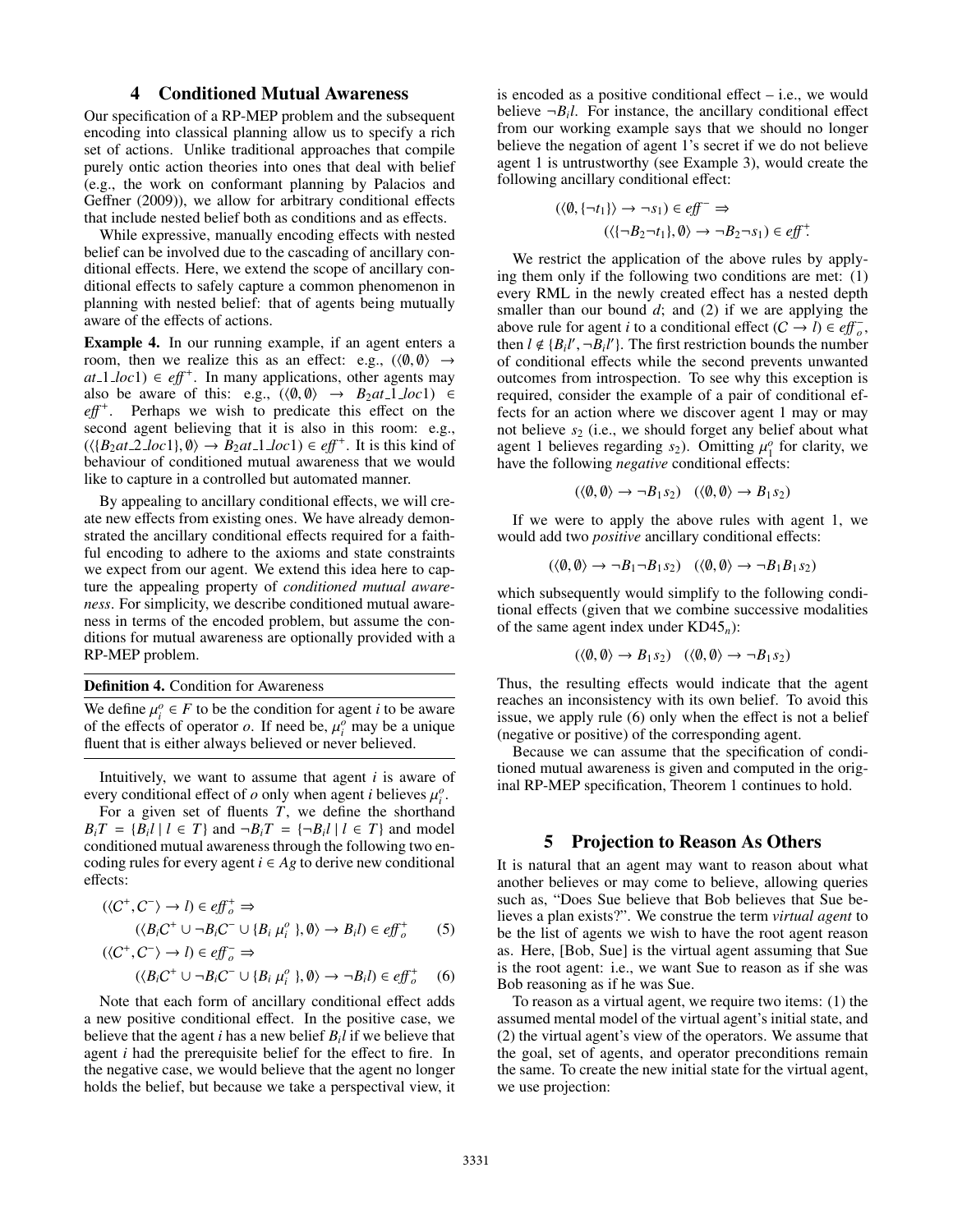Definition 5. Agent Projection

Given a state *s*, the *agent projection* of *s* with respect to a vector of agents  $\vec{Ag}$ , denoted as  $Proj(s, \vec{Ag})$ , is defined as:

|  |  | $\begin{cases} {\{\phi \mid B_i \phi \in s\}} \\ Proj(Proj(s, [i]), \overrightarrow{Ag}') \end{cases}$ | if $\vec{Ag} = [i]$<br>if $\vec{Ag} = [i] + \vec{Ag}'$ |
|--|--|--------------------------------------------------------------------------------------------------------|--------------------------------------------------------|
|--|--|--------------------------------------------------------------------------------------------------------|--------------------------------------------------------|

Essentially, agent projection repeatedly filters the set of RMLs according to the appropriate agent and strips the belief modality from the front of the RML. When projecting a planning problem, we project the initial state using agent projection – giving us the believed mental state of the virtual agent – and additionally project the effects of every operator. Because we allow for heterogeneous agents with respect to their view on operator effects, we first must decide which conditional effects to keep for the projection. For a particular agent *i*, these are the effects *uniform in i*.

### Definition 6. Uniform Conditional Effect

We say that an RML is uniform in *i* if the RML is a condition for awareness or it begins with either the modality  $B_i$  or  $\neg B_i$ . A set of fluents is uniform in *i* iff every RML in the set is uniform in *i*. Finally, the set of conditional effects uniform in *i* for operator *o* are all those  $(\langle C^+, C^- \rangle \to l) \in e f_0^+$  such that  $C^+$  is uniform in *i l* is uniform in *i* and  $C^- = \emptyset$ that  $C^+$  is uniform in *i*, *l* is uniform in *i*, and  $C^- = \emptyset$ .

The projection of an operator for agent *i* will retain all those conditional effects that are uniform in *i*. Note that this discards all negative conditional effects. Once we have the set of uniform conditional effects, we project each effect  $(\langle C^+, \emptyset \rangle \to l)$  in the set for the agent *i* to be defined as:

 $(\langle {\phi | B_i \phi \in C^+}, {\phi | \neg B_i \phi \in C^+} \rangle \rightarrow l'),$ 

where  $l = B_i l'$  and the projected effect is in  $e f f_o^+$  or  $l = \neg B_i l'$ and the projected effect is in  $eff<sub>o</sub>$ .

The intuition behind our definition of conditional effects uniform for agent *i*, is that we consider only those effects that we (the current agent) believe agent *i* will reason with. If a conditional effect has a negative condition (i.e.,  $C^-$  is non-empty), then that is a condition that involves our own lack of belief and not the lack of belief for agent *i* (the latter would exist as an RML starting with  $\neg B_i$  in  $C^+$ ). Similarly, negative conditional effects describe how *we* remove belief, and not how agent *i* would update their belief. Paired with the ability to add conditioned mutual awareness, the projection of effects for a particular agent can target precisely those effects we want to keep.

We generate a new initial state for a particular virtual agent using the agent projection procedure, and we generate a new set of operators by repeatedly applying the above procedure for operator projection. Additionally, because we assume that the nestings of modalities of the same agent index are combined (cf. Section 2), we process the operator preconditions and goal slightly to accommodate for the new root agent perspective assumed for the final agent *i* in the virtual agent list:  $B_i$  is removed from the start of precondition and goal RMLs while any RML of the form  $\neg B_i \phi$  is

converted to a negative precondition or goal RML  $\phi$ . The strength in projecting away effects is that it can simplify the domain greatly – any conditional effect not uniform in the projected agent will be pruned from the domain prior to planning. Combining ancillary conditional effects and projection allows us to answer a complex suite of queries for the nested belief of agents.

## 6 Preliminary Evaluations

We implemented the scheme above to convert a RP-MEP planning problem into a classical planning problem, which can be subsequently solved by any planner capable of handling negative preconditions and conditional effects. The compiler consumes a custom format for the RP-MEP problems and can either simulate the execution of a given action sequence or call the Fast Downward planner (Helmert 2006).

We have verified the model of the pre-existing *Thief* problem, and all of the existing queries considered in the previous literature posed to demonstrate the need for nested reasoning (e.g., those found in (Löwe, Pacuit, and Witzel 2011)) are trivially solved in a fraction of a second. As a more challenging test-bed, we modelled a setting that combines the *Corridor* problem (Kominis and Geffner 2014) and the classic *Gossip* problem (Entringer and Slater 1979). In the new problem, *Grapevine*, there are two rooms with all agents starting in the first room. Every agent believes their own secret to begin with, and the agents can either move between rooms or broadcast a secret they believe. Movement is always observed by all, but through the use of conditioned mutual awareness the sharing of a secret is only observed by those in the same room. This problem allows us to pose a variety of interesting goals ranging from private communication (similar to the Corridor problem) to goals of misconception in the agent's belief (e.g.,  $G = \{B_a s_b, B_b \neg B_a s_b\}$ ).

As a preliminary investigation, we varied some of the discussed parameters and report on the results in Table 1 (the first Corridor problem corresponds to the one presented by Kominis and Geffner). The largest bottleneck stems from the depth of nested knowledge, as the number of newly introduced fluents is exponential in *d*. The planning process is typically fast, and moving forward we hope to reduce the compilation time by only generating fluents and conditional effects that are relevant to achieving the goal.

## 7 Related Work

There is a variety of research related to the ideas we have presented, and we cover only the most closely related here. Research into DEL (van Ditmarsch, van der Hoek, and Kooi 2007), and more recently DEL planning (e.g., (Bolander and Andersen 2011)), deals with how to reason about knowledge or belief in a setting with multiple agents. Focus in this area is primarily on the logical foundation for updating an epistemic state of the world according to physical (ontic) and non-physical (epistemic) actions, as well as identifying the classes of restricted reasoning that are tractable from a theoretical standpoint (Löwe, Pacuit, and Witzel 2011). While DEL techniques are more expressive than our approach in terms of the logical reasoning that an agent can achieve in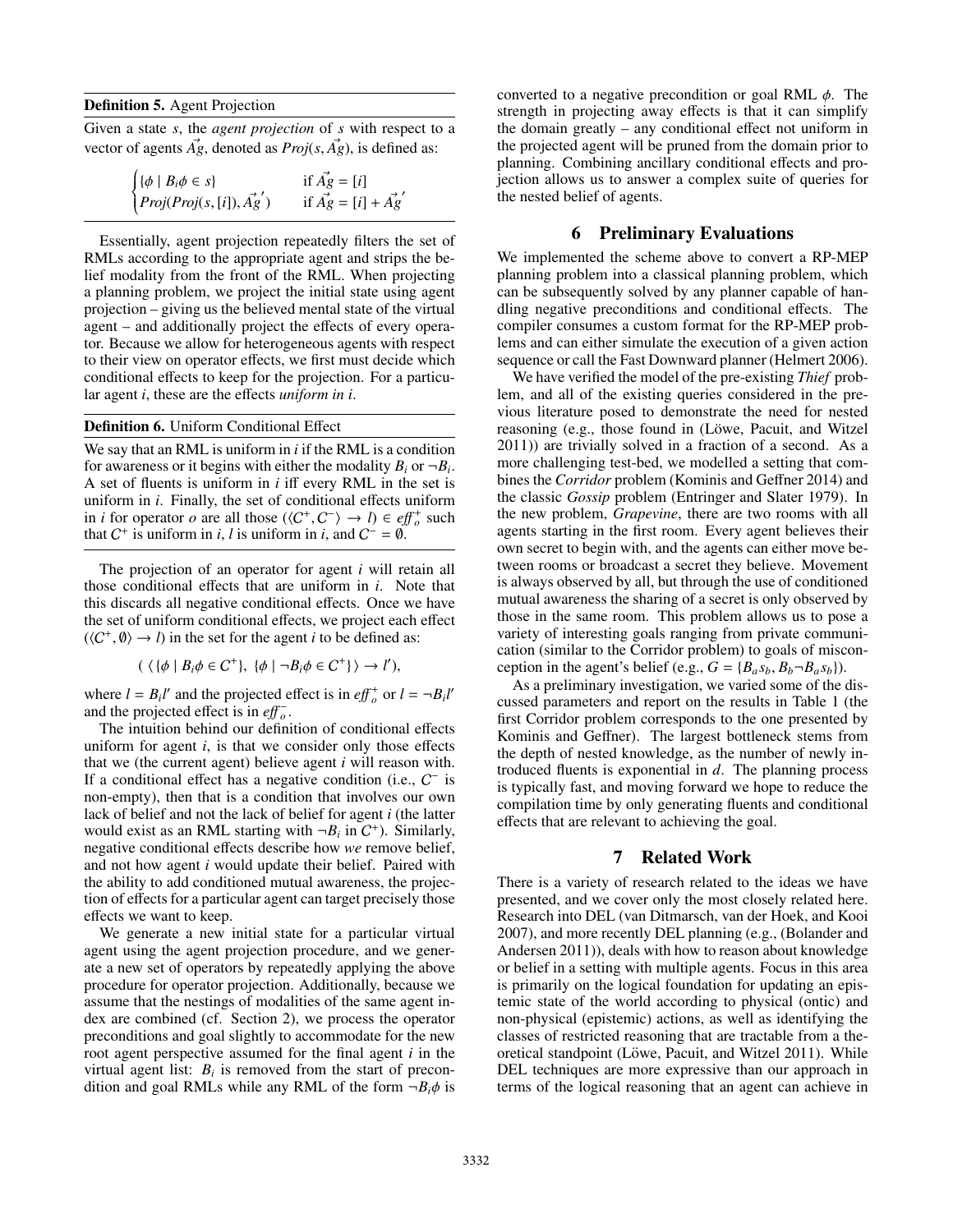| <b>Problem</b> | Ag | d                           | F    | 1đ | Plan | Time (s)<br><b>Total</b> |
|----------------|----|-----------------------------|------|----|------|--------------------------|
| Corridor       | 3  |                             | 70   | 5  | 0.01 | 1.14                     |
|                |    | 1                           | 150  | 5  | 0.01 | 1.32                     |
|                | 3  | $\mathcal{R}$               | 2590 | 5  | 0.01 | 38.80                    |
| Grapevine      | 4  | 1                           | 216  | 3  | 0.01 | 1.26                     |
|                | 3  | $\mathcal{D}_{\mathcal{L}}$ | 774  | 4  | 0.01 | 3.44                     |
|                | 4  | $\mathcal{D}_{\mathcal{L}}$ | 1752 | 7  | 0.16 | 10.81                    |

Table 1: Results for various Corridor and Grapevine problems. *Ag*, *d*, *F*, and  $\vec{\sigma}$  are as above. Plan time is the time spent solving the encoded problem, while Total time additionally includes the encoding and parsing phases.

theory, this expressiveness increases the computational complexity of the reasoning. In particular, the practical synthesis of DEL plans remains an unsolved problem.

On the other end of the spectrum, a range of techniques exist for planning with partial observability (e.g., (Brafman and Shani 2012; Bonet and Geffner 2014)). These techniques typically represent the individual knowledge of facts about the world (as opposed to belief): the agent can "know  $p$  holds" (i.e.,  $Kp$ ), "know  $p$  does not hold" (i.e.,  $K\neg p$ ), or "not know the value of *p*" (i.e.,  $\neg K p \land \neg K \neg p$ ), but do not extend to the multi-agent case. The use of a knowledge modality was extended to be predicated on assumptions about the initial state, leading to effective techniques for conformant and contingent planning (Palacios and Geffner 2009; Albore, Palacios, and Geffner 2009).

Others have investigated restricted classes of syntactic knowledge bases for tractable reasoning, including the 0 approximation semantics (Baral and Son 1997), and the notion of *Proper Epistemic Knowledge Bases* (PEKBs) (Lakemeyer and Lespérance 2012). Like ours, these works restrict the type of knowledge that is stored about a single agent, such as not permitting disjunctive knowledge (e.g., the agent "knows either *p* or *q* holds"). PEKBs extend this to the multi-agent setting, and in a sense the preconditions, goals, and states of our work can be viewed as PEKBs.

The work most related to ours is that of Kominis and Geffner (2014). They share the same general motivation of bridging the rich fields of epistemic reasoning and automated planning by using classical planning over multi-agent epistemic states. However, the two approaches are fundamentally different and as a result each comes with its own strengths and shortcomings. The largest difference is our choice to focus on belief rather than knowledge – for us, modelling the possibility of incorrect belief is essential. Kominis and Geffner assume that all agents start with common initial knowledge, and most strongly that all action effects are commonly known to all agents (while we can model this, it is not required). Conversely, they are able to handle arbitrary formulae, including disjunctive knowledge, while we are restricted to reasoning with RMLs. Moving forward, we hope to explore how we can combine ideas from both approaches.

# 8 Concluding Remarks

We have presented a model of planning with nested belief, and demonstrated how a syntactically restricted subclass of this expressive problem can be compiled into a classical planning problem. Despite the restricted form, we are able to model complex phenomena such as public or private communication, commonly observed action effects, and nonhomogeneous agents (each with their own view of how the world changes). Our focus on belief (as opposed to knowledge) provides a realistic framework for an agent to reason about a changing environment where knowledge cannot be presumed. We have additionally demonstrated how to pose queries *as if* we were other agents, taking our belief of the other agents into account. To solve this expressive class of problems, we appeal to existing techniques for dealing with ramifications, and compile the problem into a form that classical planning can handle.

In future work, we hope to expand the work in two key directions. First, we would like to explore other forms of ancillary conditional effects similar to the conditioned mutual awareness to give the designer greater flexibility during modelling (e.g., with concepts such as teamwork protocols or social realities). Second, we want to formalize the connection between general multi-agent epistemic planning and the syntactic restriction that we focus on encoding. We hope to provide an automated sound (but incomplete) approximation of an arbitrary MEP problem into a RP-MEP problem.

Acknowledgements This research is partially funded by Australian Research Council Discovery Grant DP130102825, *Foundations of Human-Agent Collaboration: Situation-Relevant Information Sharing*, and by the Natural Sciences and Engineering Research Council of Canada (NSERC).

#### References

Albore, A.; Palacios, H.; and Geffner, H. 2009. A translation-based approach to contingent planning. In *IJCAI 2009, Proceedings of the 21st International Joint Conference on Artificial Intelligence, Pasadena, California, USA, July 11-17, 2009*, 1623–1628.

Aucher, G., and Bolander, T. 2013. Undecidability in epistemic planning. In *IJCAI 2013, Proceedings of the 23rd International Joint Conference on Artificial Intelligence, Beijing, China, August 3-9, 2013*.

Baral, C., and Son, T. C. 1997. Approximate reasoning about actions in presence of sensing and incomplete information. In *Logic Programming, Proceedngs of the 1997 International Symposium, Port Je*ff*erson, Long Island, NY, USA, October 13-16, 1997*, 387–401.

Bienvenu, M. 2009. Prime implicates and prime implicants: From propositional to modal logic. *Journal of Artificial Intelligence Research* 36(1):71–128.

Bolander, T., and Andersen, M. B. 2011. Epistemic planning for single and multi-agent systems. *Journal of Applied Non-Classical Logics* 21(1):9–34.

Bonet, B., and Geffner, H. 2014. Belief tracking for planning with sensing: Width, complexity and approximations.